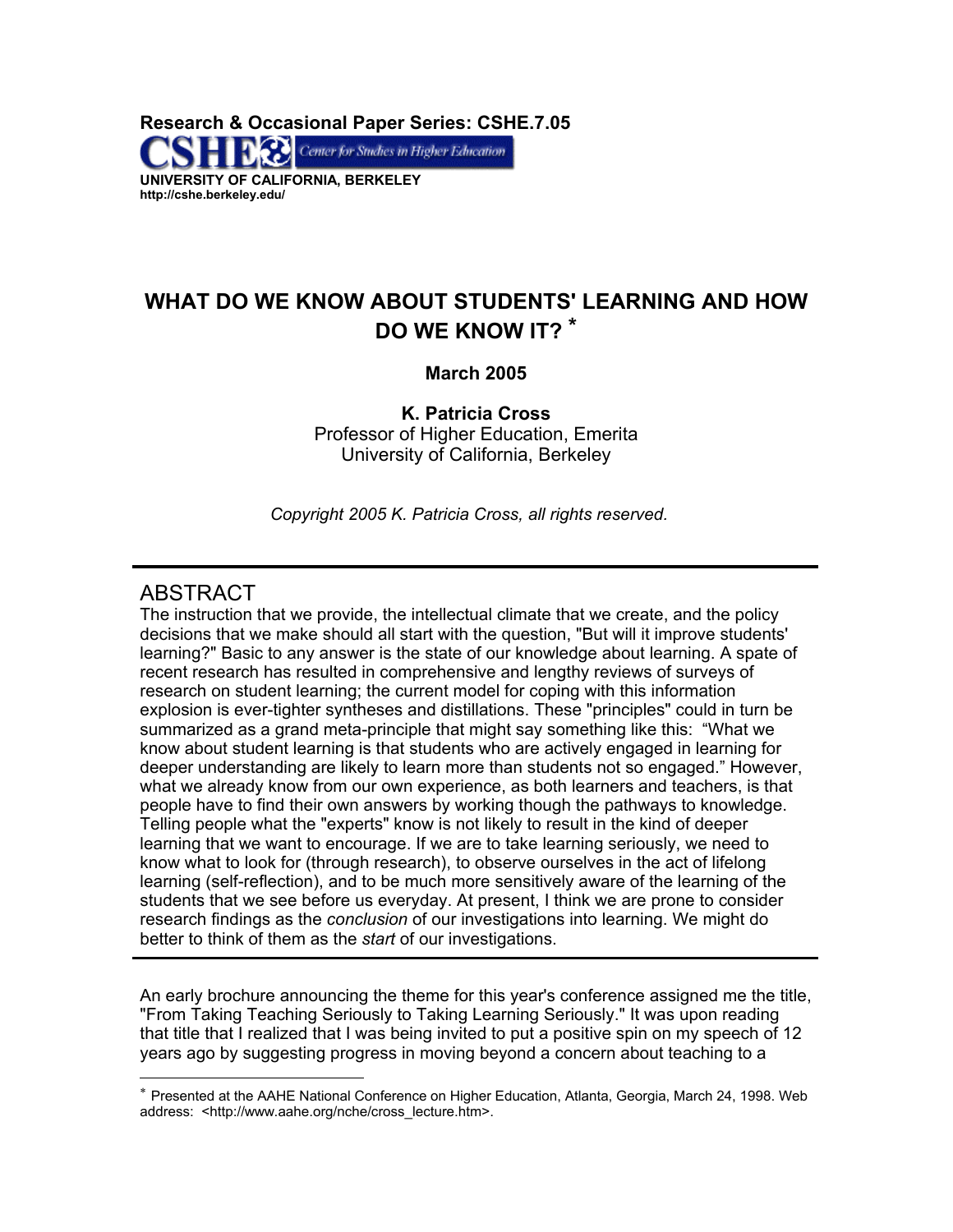concern about learning. But the more ominous spin that is being put on that "from-to" format suggests that we can now forget about improving teaching and concentrate on improving learning. Not so fast! I think that the point that Barr and Tagg were making in their frequently-quoted article in *Change,* entitled—unfortunately perhaps—"From Teaching to Learning," is that there is an important difference in the climate of a campus when the focal point for attention is students and their learning rather than teachers and their teaching (Barr & Tagg, 1995). I don't think that anyone is suggesting that we must make a choice between good teaching and good learning.

What is highlighted in this year's conference theme, I think, is that students and their learning should become the focus of everything that we do. From the instruction that we provide, to the intellectual climate that we create, to the policy decisions that we make all should start with the question, "But will it improve students' learning?" That is the question I wish to address, and basic to any answer is the state of our knowledge about learning. That is why I have chosen to title these remarks, "What do we know about students' learning, and how do we know it?"

We have more information about learning available to us than ever before in the history of the world, and the amount of research on learning is escalating at an alarming rate. About 30 years ago, a large book entitled *The Impact of College on Students* by Feldman and Newcomb (1969) appeared, promising to tell us everything we ever wanted to know about student learning in college. The cover blurb assured us that "Everything written of any importance—during the last 40 years—has been thoroughly reviewed, analyzed, and distilled in this definitive compendium of research on higher education and college students." (I doubt that any publisher today would be quite so confident that they had published the definitive book.) Nevertheless, the book lived up to its promise and ran to almost 500 pages, reviewing nearly 1500 research studies.

Almost a quarter of a century later, in 1991, an even larger volume appeared, entitled *How College Affects Students* by Pascarella and Terenzini, running to almost 1000 pages and reviewing nearly 2600 studies. And the number of research studies continues to escalate. I figure that in ten years we should look forward to—if that is the correct terminology—a 2000 page treatise reviewing approximately 5000 studies, telling us perhaps more than we ever wanted to know about what and how students learn in college.

Despite the undeniable value of these books that pull together what we know about student learning in college, I doubt that we will ever see that next volume—either because such a huge compendium of information will no longer be presented via the printed page or because the research will change radically, not just in methodology and customization to more sharply defined issues, but in credibility and usefulness.

Right now we are struggling as never before to make research useful—to apply it to the improvement of undergraduate education. The current model for usefulness is to cope with the information explosion by ever-tighter syntheses and distillations. In our times, Pascarella and Terenzini have done the major work of synthesizing thousands of research studies into 1000 pages. Since most administrators and faculty don't have time to read 1000 pages, the next step has been to condense the 1000 pages into one or two pages of bulleted principles or conclusions.

I have on my desk right now a collection of such distillations of what we know about the learning of college students. The best known, and certainly the most widely distributed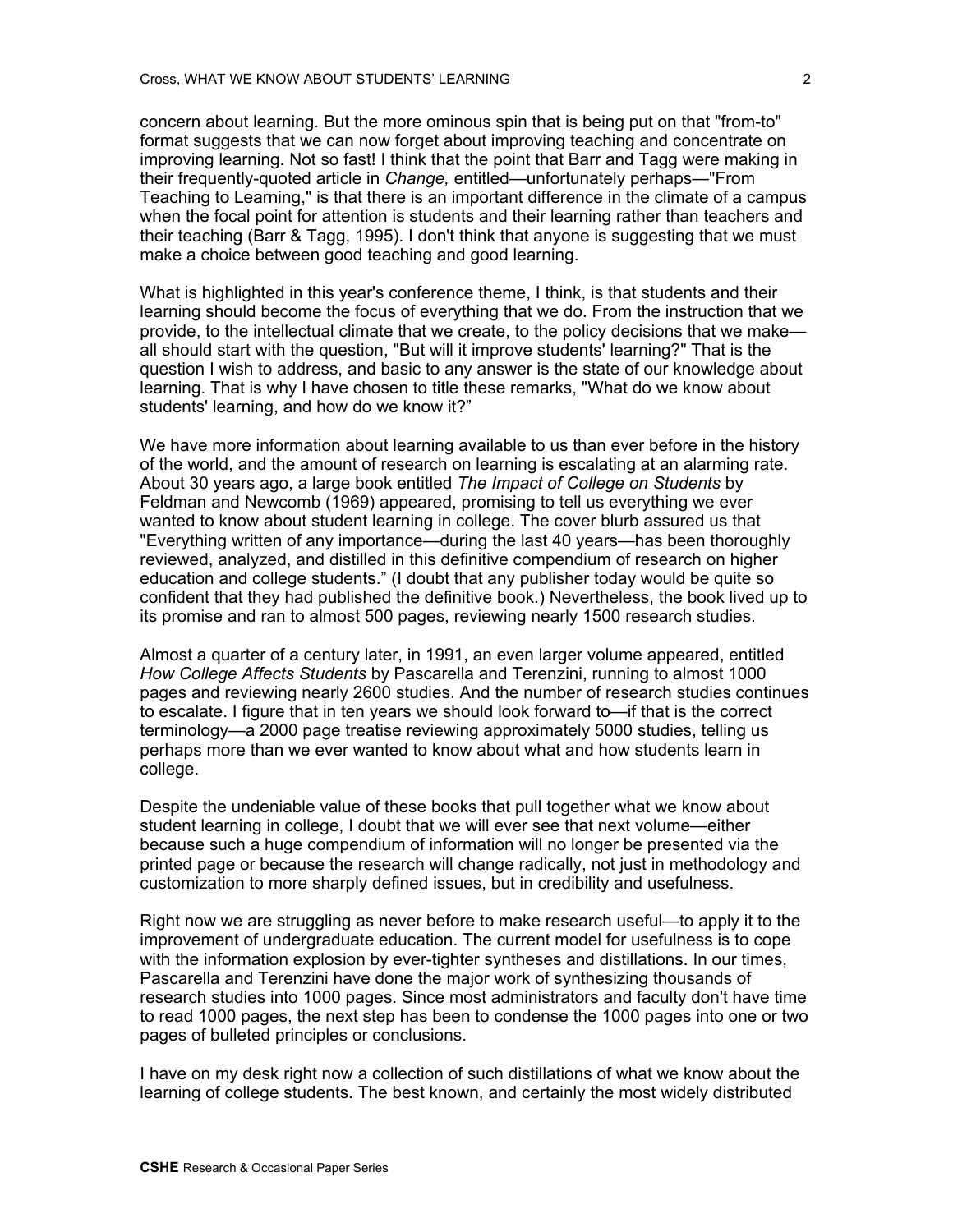list, is the "Seven Principles for Good Practice in Undergraduate Education." The Seven Principles were developed by convening a group of scholars of higher education and asking them to derive from their knowledge of the past 50 years of research a set of principles that could be applied to improve learning. Chickering and Gamson (1997) then formulated the conclusions as "seven principles," making them widely available to educators.

In addition to the seven principles, there are the "three critical conditions for excellence" formulated by the Study Group on the Conditions of Excellence in American Higher Education (1984), the nine strategies for improving student learning set forth by the Oxford Center for Staff Development (1992) in England, and the twelve attributes of good practice published by the Education Commission of the States (1996). The Task Force on Psychology in Education established by the American Psychological Association has come forth with a dozen learner-centered principles representing psychology's accumulated knowledge about learning and instruction (McCombs, 1992).

We have been using what I call the mining approach to discovering and disseminating information. We are mining tons of ore to come up with a nugget of gold. True, our technology for bringing the ore to the surface is making the mining more feasible than ever before, but are we now faced with the prospect of mining old mines from which most of the gold has already been extracted? Pascarella and Terenzini admit unabashedly that, "Our conclusions about the changes that occur during college differ in only minor ways from those of Feldman and Newcomb" (p. 563).

I don't want to make light of the contributions of research to knowledge about how college affects students. I think those who have been mining the ore and those who have been extracting the gold have performed valuable services in making the results of research available to a wide audience. But I am going to suggest that we, as an educational community, are becoming too dependent on what the authorities in research tell us about learning. As lifelong learners, teachers, and scholars ourselves, we know a thing or two about how people learn, and that is what I want to talk about today.

John Naisbitt says that, "We are living in the *time of the parenthesis*, the time between eras. . . a time of change and questioning" (1982, p. 249). Some believe that we are coming to the end of an era that the late Donald Schön, of MIT, called "technical rationality," and that there is little to be gained by trying to apply rigorous scientific methods to problems that may not lend themselves to easy answers. The professions are in the midst of a crisis of confidence and legitimacy, says Schön, because professional knowledge is mismatched to the conditions of practice. Schön puts the dilemma this way:

There is a high, hard ground where practitioners can make effective use of research-based theory and technique, and there is a swampy lowland where situations are confusing 'messes' incapable of technical solution. The difficulty is that the problems of the high ground, however great their technical interest, are often relatively unimportant to clients or to the larger society, while in the swamp are the problems of greatest human concern. Shall the practitioner stay on the high, hard ground where he can practice rigorously, as he understands rigor, but where he is constrained to deal with problems of relatively little social importance? Or shall he descend into the swamp where he can engage the most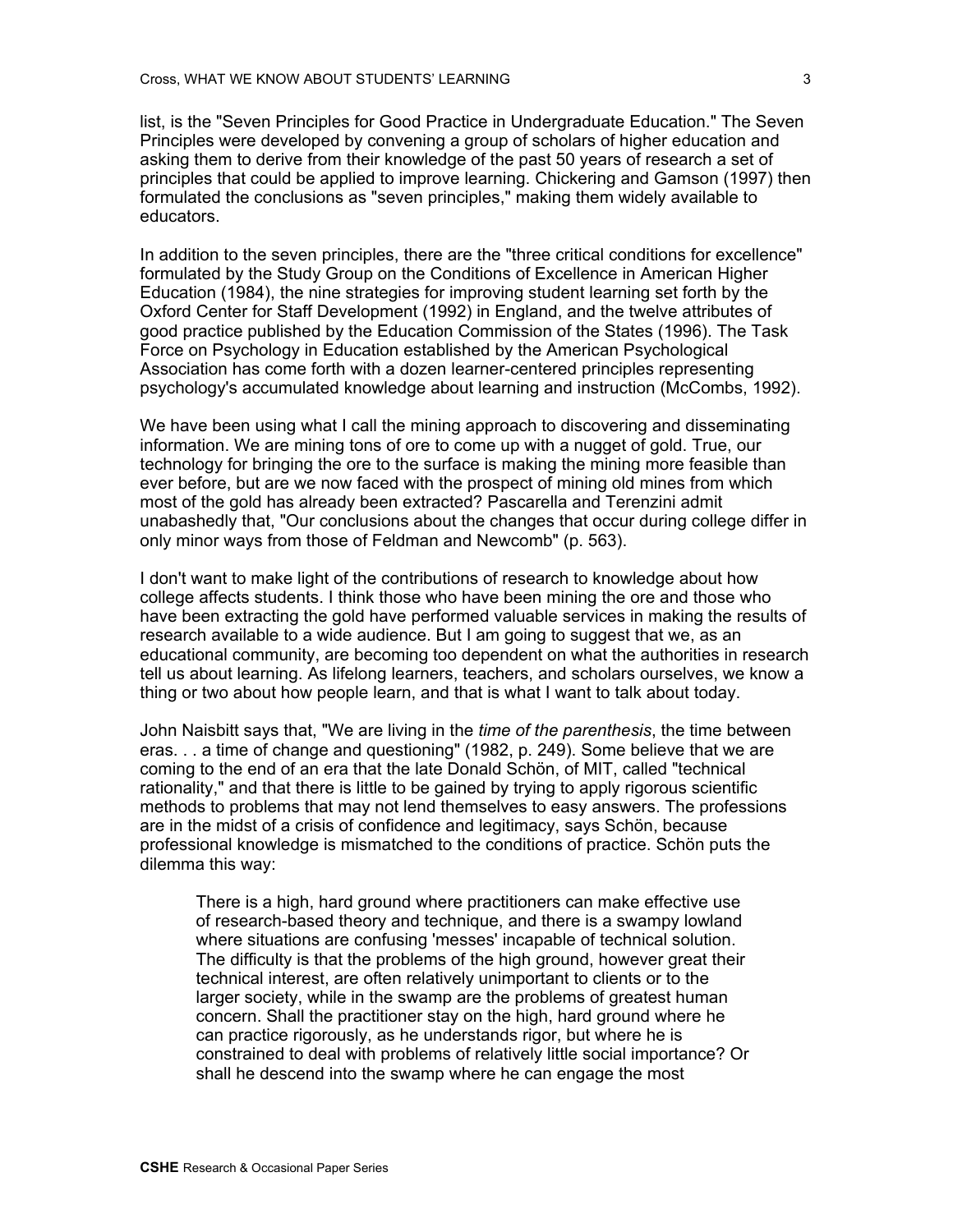important and challenging problems if he is willing to forsake technical rigor? (1983, p. 42)

The assumption of most researchers is that further refinement of research methods, new statistical controls, and more rigorous standards will lead to greater knowledge. Many are now questioning that assumption. It doesn't take much reading of the scholarly literature in education these days to see the huge question marks raised by the philosophical "isms"—constructionism, feminism, modernism, post-modernism. The "isms" are questioning the very nature of knowledge. Until we know what knowledge is, they say, we can't really say how to attain it. In a nutshell—which is perhaps not the way philosophers prefer to present their food for thought—the epistemological question is, do learners discover knowledge that exists "out there" in reality, or do they construct it for themselves through a process of language, thought, and social interaction?

Kenneth Bruffee is a professor of English at Brooklyn College and an advocate of "nonfoundational social constructionism," which to my mind is a rather awkward term for the belief that knowledge is socially constructed rather than discovered. "We construct and maintain knowledge," Bruffee says, "not by examining the world but by negotiating with one another in communities of knowledgeable peers" (1993, p. 9). Knowledge, he says, is, "therefore not universal and absolute. It is local and historically changing. We construct it and reconstruct it, time after time, and build it up in layers" (p. 222).

In contrast, the foundational or conventional view of knowledge contends that there is a reality "out there," a foundation upon which all knowledge is built. The task of learners is to discover the world that exists. That means, of course, that there is a right answer, and that the experts know what it is or have ways of eventually discovering it though objective scientific research.

The role of teachers and students is quite different in these two epistemologies. The difference is perhaps best illustrated in a series of articles in *Change* that contrasted cooperative and collaborative learning—frankly, a topic which at first blush seemed to me not something I needed to get excited about (Whipple, 1987; Bruffee, 1995; Matthews, 1995). But reading more deeply, I discovered that while both pedagogies seemed modern and enlightened in their agreement about the virtues of active learning, students teaching students, learning the skills of teamwork, benefiting from diversity, and most of the other advantages embedded in small group learning, cooperative and collaborative pedagogies had very different ideas about the nature of knowledge and how students should go about achieving knowledge.

Briefly, cooperative learning involves the more conventional notion of cooperation, in that students work in small groups on an assigned project or problem under the guidance of the teacher who monitors the groups, making sure that students are staying on task and are coming up with the correct answers. This assumes, of course, that there is a right or at least a best—answer, and that the teacher knows what it is. Cooperative learning is what I think most faculty joining the learning revolution are thinking about.

Collaborative learning is a more radical departure. It involves students working together in small groups to develop their own answer—not necessarily a known answer—through interaction and reaching consensus. Monitoring the groups or correcting "wrong" impressions is not the role of the teacher since the teacher is not considered the authority on what the answer should be. The teacher would be interacting along with students to arrive at a consensus.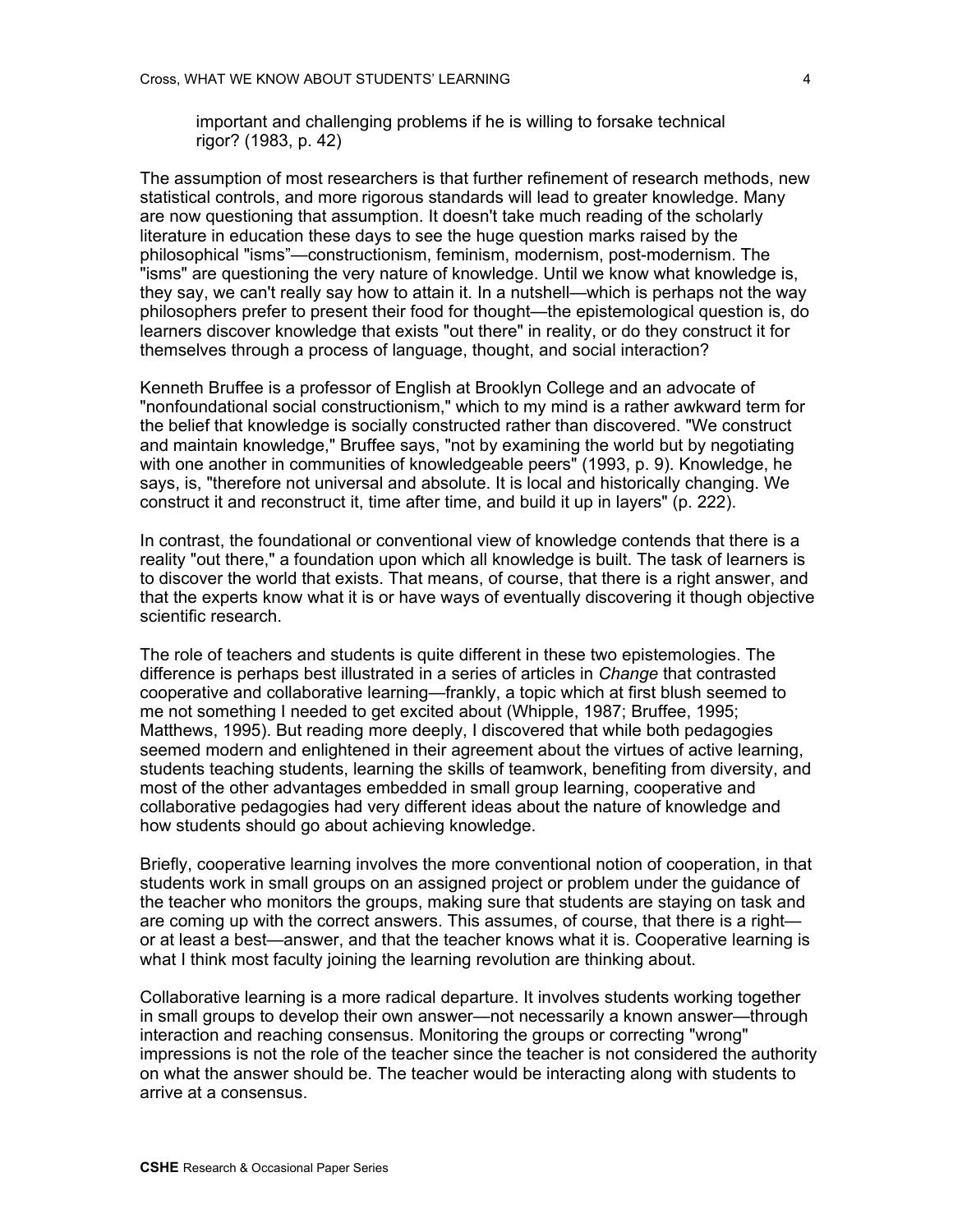Although the logic of social constructionism seems extreme to conventional education, the challenge it presents is worth serious consideration. Among other things, it lies behind some aspects of multiculturalism, in which the question is, Who says that the truth about the world lies in majority cultures?

Conventional instruction is based on a hierarchical model in which those who know teach those who do not know. Ultimately, there are answers to every question, and scholarship consists of knowing the answer or knowing how to find out. Once that epistemology is accepted, students—and yes, faculty and administrators too—can compete for who has the most or best answers. Gene Rice notes that today's colleges and universities are widely viewed as "the place where talented men and women—students, faculty, and administrators—contend for competitive advantage" (Rice, 1996, p. 4). And I can't argue with that. Students are rewarded for their right answers by high grades and selection to the best colleges; faculty are rewarded for their search for right answers by research grants and tenure, and administrators compete for fame for their campus by establishing the greatest storehouses of knowledge with large libraries, computer systems with huge memories, and a prominent research faculty. In sum, the epistemology on which our current educational system is built is that knowledge is accumulated by discovering the "truth" about the reality that exists. It can be discovered through scientific research, stored in libraries and computers, and disseminated via publications and teaching. And, yes, it can be transferred from researchers to practitioners.

The contrasting epistemology that is proposed by many of the "isms" holds that knowledge is constructed by humans through social interaction. Education, therefore, should be based in learning communities where teachers and students act interdependently to construct meaning and understanding. The model is collaborative and egalitarian. According to Bruffee, social constructionism contends that "knowledge is a consensus among the members of a community of knowledgeable peers—something people construct by talking together and reaching agreement" (1995, p. 3).

That is pretty close to what Schön recommends when he suggests that practitioners should engage in a search for knowledge by asking themselves what "kinds of knowing are already embedded in competent practice?" (1995, p. 29). That would seem to call for communities of practitioners to generate relevant knowledge about the practice of their profession. Teachers would talk with one another about what they have observed in their own learning and the learning of their students.

Another strong sign of a radical shift in our view of how knowledge is generated is found in the work of feminist thinkers about women as learners. Belenky and her colleagues (1986) sparked a strong strain of sympathetic recognition among women teachers and students when they demonstrated that many women display different "ways of knowing" from the male model that has dominated academe for so many years. The male model is characterized by "separate knowing"—a way of learning that is impersonal and objective; involving detachment, critical argument, analysis, and other descriptors that we associate with the "scientific method." Many women, however, are "connected learners." "Connected learners," say the authors, "develop procedures for gaining access to other people's knowledge. At the heart of these procedures is the capacity for empathy" (Belenky, 1986, p. 113).

Blythe Clinchy describes a connected learner's search for knowledge this way: "She does not ask whether it is right; she asks what it means. When she says, 'Why do you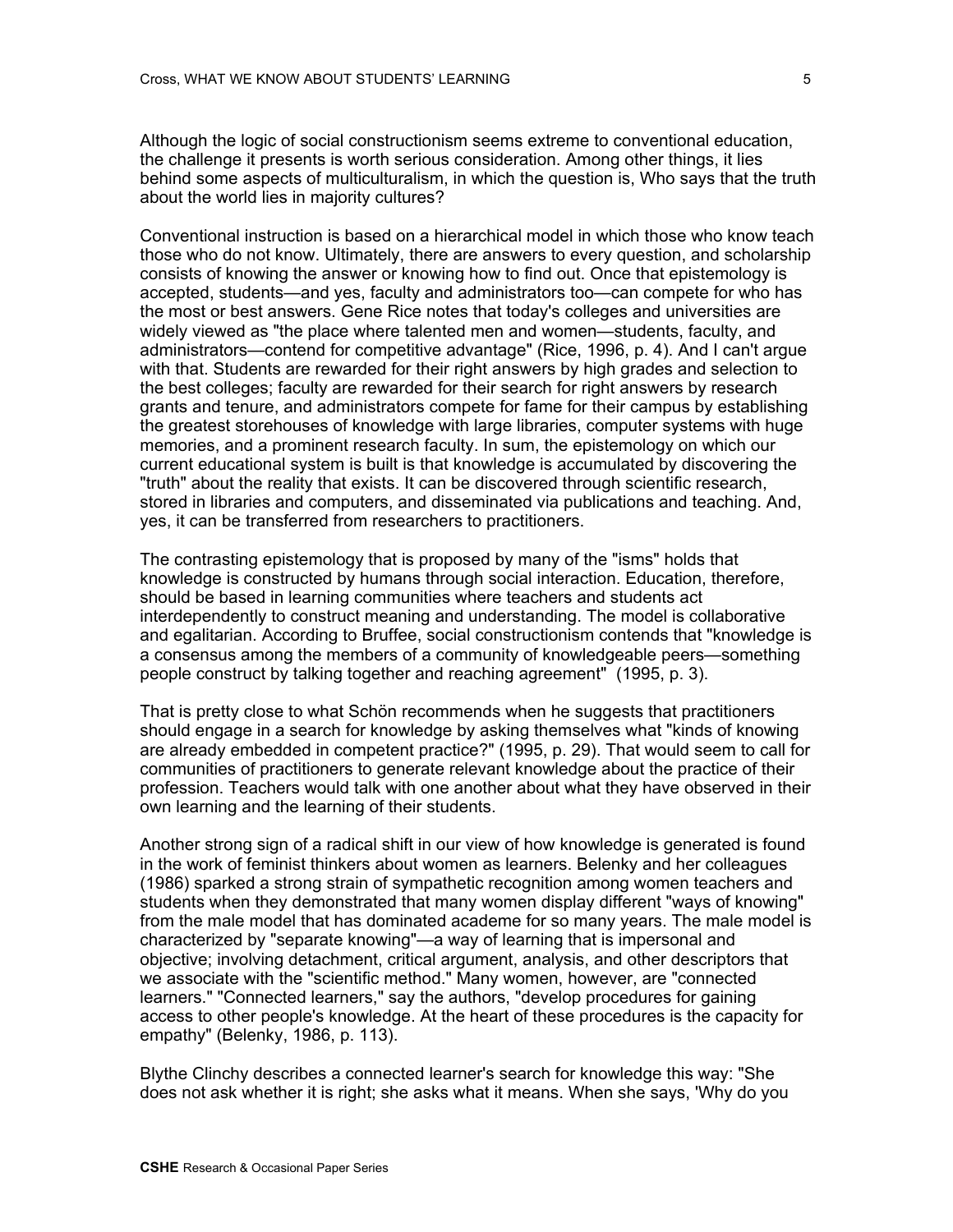think that?,' she doesn't mean, 'What evidence do you have to back that up?,' she means, 'What in your experience led you to that position?'" (Clinchy, 1990, p. 122). This student's search for knowledge, argues Clinchy, is best accomplished through connected conversations, "in which each person serves as midwife to each other person's thoughts, and each builds on the other's ideas" (p. 123). At heart, a connected conversation is a learning community at its best, and it is also a reflection of changing ideas about the source of knowledge and learning.

The cutting-edge books about the revolution taking place in business are yet another indication of the pervasiveness of a changing perspective about the origins of knowledge. Peter Senge, in his book on the *Fifth Discipline* (1990), goes on at some length about the emergence of new knowledge through dialogue with peers. He calls for "a shift of mind—from seeing ourselves as separate from the world to connected to the world, from seeing problems as caused by someone or something 'out there' to seeing how our own actions create the problems we experience. A learning organization is a place where people are continually discovering how they create their reality. And how they can change it" (pp. 12-13). Once again, that sounds like a shift from discovering knowledge that lies in reality "out there," to creating knowledge that lies within human interchange.

If we are entering the 21st century in the parenthesis of philosophical questioning between scientific rigor and other ways of knowing, I cannot help noting the similarities between the developmental stages of personal growth and the developmental stages of society's pursuit of knowledge. Let me explain.

William Perry is perhaps the best-known developmentalist to those of us in higher education. He posits nine positions of intellectual development for college students, but the three major positions can be presented briefly. The scheme starts at the low end of intellectual development, with students assuming that there is a right answer to every question, and that the answer is known by an authority—namely, the professors who are hired to teach them. Students entering college in the early stages of intellectual development have a low tolerance for ambiguity, but they can grant that in some cases we haven't found the answer yet. Their assumption, like ours as a society, is that authorities in research will tell us the answer, and if they don't know it *yet*, they will eventually discover it. And like students who want quick and unqualified answers, we prefer that the experts make the answers available to us in brief, clear, unambiguous form, such as the three or seven or twelve principles of learning.

At the mid-level stages of Perry's student development theory, gray areas appear as students begin to discover that authorities often disagree, and that the views of their fellow students often differ from their own. In an effort to resolve these inevitable discrepancies, students adopt an "everyone has a right to their own opinion" stance.

This middle stage seems to me to correspond in an eerie way to the developmental stage of society today, as we discover that there are many different views and that authorities often disagree. Certainly we have ample evidence that research authorities disagree on almost everything from the future of the economy to what causes cancer to how children should be raised. Thus we, as a society, have entered the mid-levels of intellectual development by contending that knowledge is a product of one's own experience and each person's experience is democratically and equally valuable. "Everyone has a right to their own opinion," we say.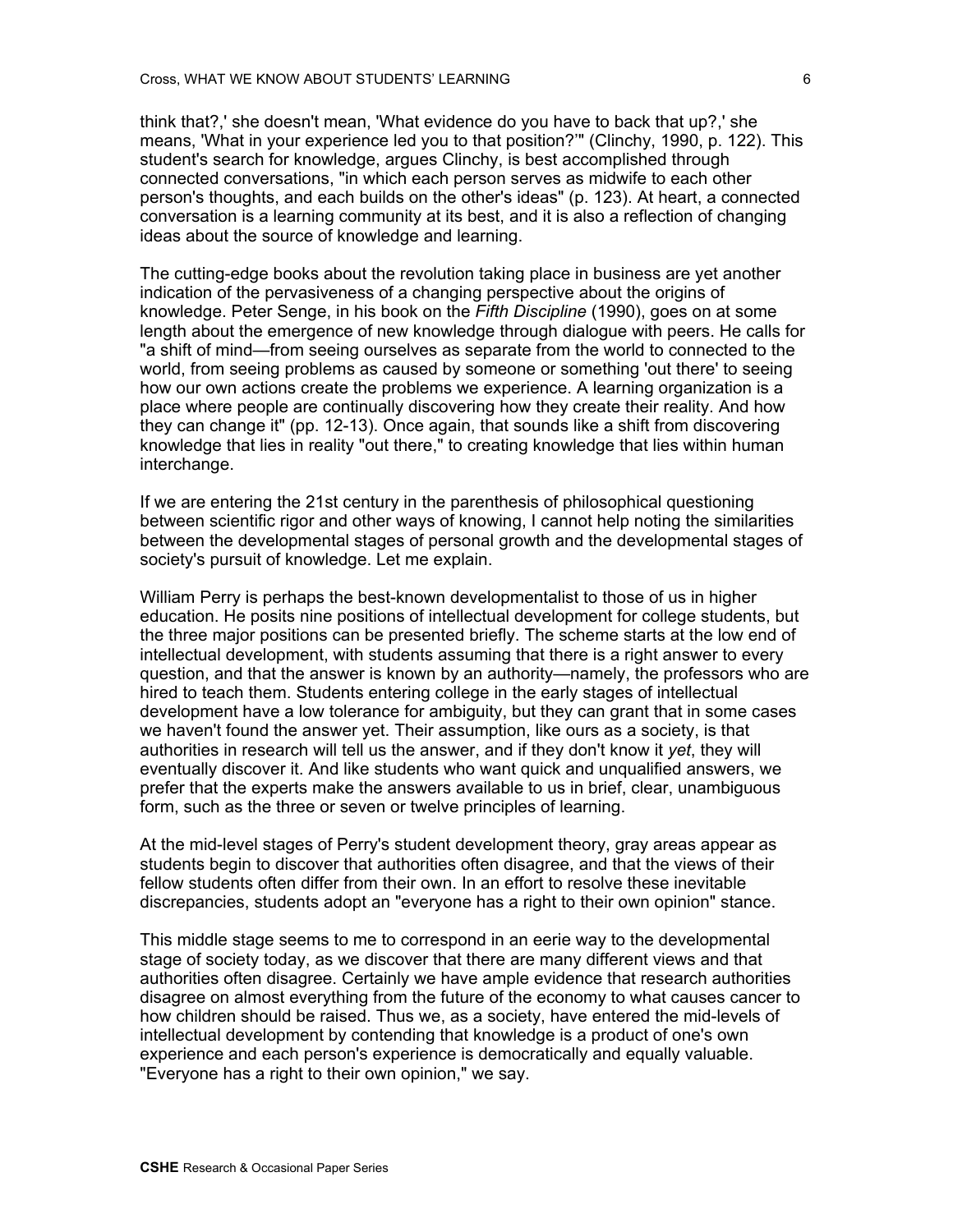There is a seemingly inexhaustible demand for participatory discussion groups and internet exchanges on what other people think. It is not just television and radio talk shows that display an insatiable curiosity about other people's notions and experiences. Any educational conference that claims to be enlightened must present ample opportunity for discussion groups, workshops, and interactive conversations, and must keep lectures to a minimum—and I am in favor of that. But there is a growing impatience and distrust with authoritative knowledge and "experts" in any field, but especially in the messy social sciences such as psychology, sociology, and education. *Time* magazine, in pondering the tendency of the American public to ignore the pronouncements of authorities, observed recently that, "Americans don't listen to pollsters and economists. They listen to neighbors, to friends, to family" (January 5, 1997, p. 91). The questioning philosophical "isms" are controversial right now, but perhaps they are leading society into the mid-level stages of intellectual development by questioning authoritative answers and engaging in discourse, and listening more attentively to experience.

At the highest levels of intellectual development—a stage rarely reached by those who have been studied—there is an affirmation of identity through commitment and selfactualization. Developmental theorists are not very clear about the highest levels of personal development because they haven't seen much of it, and we are not very clear about what a fully-developed intellectual society would look like for the same reason. We haven't yet seen it. But most developmental psychologists are constructionists. They contend that the highest levels of personal development are reached as the person discovers that truth is relative and depends on context. There is not a single right answer, nor is one answer as good as any other. Rather, at the highest levels of development, the individual is able to evaluate truth in terms of the context in which it occurs.

In developmental theory, the periods of greatest personal growth are thought to lie in the unnamed and poorly-defined periods *between* stages. It is reasonable to assume that our societal position in the parenthesis offers an especially good opportunity for growth. Is there a societal developmental sequence that progresses from "right answers," to "everyone has a right to their own opinion," to commitment through careful and thoughtful evaluation of truth in context?

Today's theory about human development, it turns out, is not very different from what Socrates was promoting when he defended himself against the charge of corrupting the young by saying that democracy needs citizens who can think for themselves rather than simply defer to authority, who can reason together about choices rather than simply trade claims and counter claims. There are, as we know, charges today that universities are corrupting the young by exposing them to ideas that question the authority of traditional values. But the danger of corrupting the young by requiring them to think for themselves is no greater today than it was in the time of Socrates.

I entitled these remarks, "What do we know about student learning, and how do we know it?" The first question, "What do we know about student learning?," is intended to provide me with the opportunity to give a few "right answers"; the second question, "How do we know it?," is intended to raise questions about authoritative knowledge.

The most efficient way to answer the first question about what we know about student learning is to collect the gold nuggets already mined from extensive research and melt them down into a gold bullion. In short, I could synthesize the condensed lists or "principles," and develop one or more meta-principles. If I were to do that, I would come up with a grand meta-principle that would say something like this: What we know about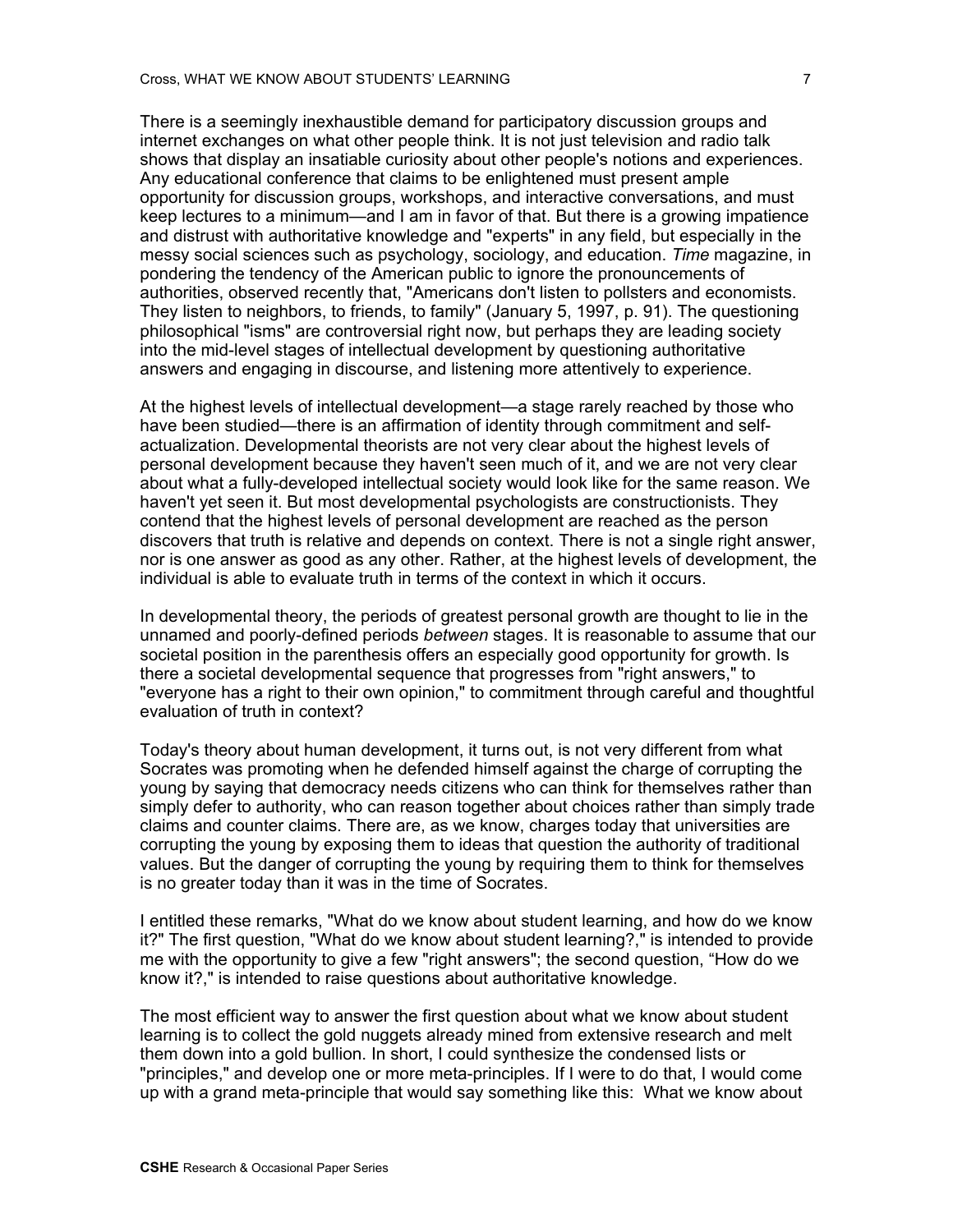student learning is that students who are actively engaged in learning for deeper understanding are likely to learn more than students not so engaged. The disillusioning thing about that conclusion is that we already knew that from our own experience as learners—which is beginning to make the challenging epistemologies of knowledge based in personal and social experience more appealing.

Let us look specifically at the Seven Principles of Good Practice to see what they really tell us. To refresh your memories, the Seven Principles are as follows:

- 1. Good practice encourages student-faculty contact.
- 2. Good practice encourages cooperation among students.
- 3. Good practice encourages active learning.
- 4. Good practice gives prompt feedback.
- 5. Good practice emphasizes time on task.
- 6. Good practice communicates high expectations.

7. Good practice respects diverse talents and ways of knowing. (Chickering & Gamson, 1987)

What the principles really tell us is how to get and keep students actively engaged in learning. Active learning is the grand meta-principle here. What troubles me is that the provision of the list violates its own advice. What we know about learning is that people have to find their own answers by working though the pathways to knowledge. Telling people what the "experts" know is not likely to result in the kind of deeper learning that we want to encourage. Peter Ewell (1997) makes the interesting observation in a recent issue of the *AAHE Bulletin* that our limited success so far in improving learning is due largely to our lack of a deep understanding of what "collegiate learning" really means and to our implementation of piecemeal reform efforts that don't fit together very well. I wonder if our enthusiasm for bulleted distillations of research findings may not be responsible in part for our failure to understand at some deeper level what constitutes a program of learning.

Let us examine the first principle—good practice encourages student-faculty contact. How do we know that? Mostly through large-scale correlational studies that conclude that students who have frequent contact with faculty members in and out of class are better satisfied with their educational experience, less likely to drop out, and perceive themselves to have learned more than students with less faculty contact (Pascarella & Terenzini, 1991). Now, the experts who pass on that conclusion know, at a deeper level than we who receive the conclusion, the following things: First, that correlation tells what goes together but not why. For instance, it is quite possible that the correlation results from successful students being more likely than less successful students to seek contact with faculty. In other words, it is possible that success leads to faculty contact rather than that faculty contact leads to success. It is also possible that faculty who invite frequent student contacts are more likely to be the kind of people who stimulate educational satisfaction than faculty who are not so easily approachable. Thus, it is possible that the more successful we are in bringing about student-faculty contacts—that is, spreading this piecemeal practice to include disinterested faculty and less scholarly students—the lower the correlations would become.

The second thing that any researcher working with data on human subjects knows is that there are always exceptions to the finding. In this case, there are students who are very successful who have virtually no contact with faculty, and there are students who have a lot of contact with faculty who drop out of college, dissatisfied and disillusioned.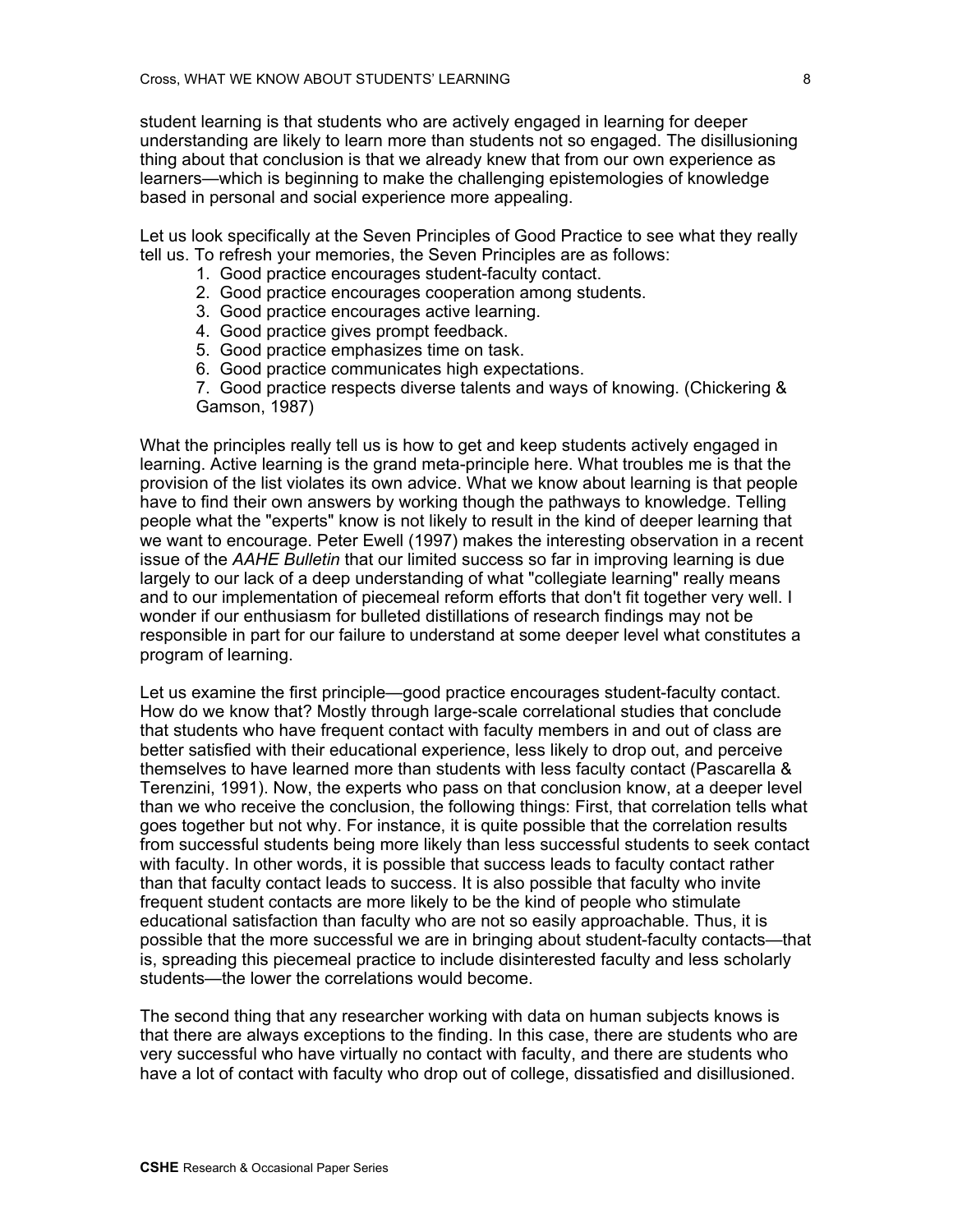Does that mean that we have mined fool's gold in arriving at the first principle of good practice? Not at all. What it means, I think, is that rather than telling people the right answer, as expert researchers have discovered it, we should mix in a generous dollop of insight derived from our experience as learners and as teachers. What we know from our own experience—sometimes known as common sense—is that it is not the *amount* of student-faculty contact that is important. Rather, it is the quality of the contact. Truth, in this sense, is contextual. Student-faculty contact in one context is growth-enhancing; in another it is not.

What we actually know through combining research with experience is that when faculty show an interest in students, get to know them through informal as well as formal channels, engage in conversations with them, and show interest in their intellectual development, then students respond with enthusiasm and engagement. We also know that when faculty take learning seriously, the attitudes of warmth and intellectual engagement are contagious; they are caught by students and colleagues and the result is a caring campus that is seriously engaged in learning. Measuring the number of student contacts with faculty is at best a surrogate for the quality of interaction. But the kind of research that Schön calls "technical rationality" has a hard time dealing with the infinite variety of contexts that are involved in student/faculty contacts.

Our problem in this awkward time of the parenthesis is that we alternate between searching for "right answers" through research and discounting authoritative answers in favor of our own opinions. We hope that the research provides "right answers" that can be transferred from researcher to practitioner and from teacher to student. Or at the other extreme, we discount research, and insist on personal experience and political expediency—as witness the recent rush to reduce class size, despite conflicting research evidence regarding the efficacy of reduced class size. The question that begs to be answered is not whether small classes result in better learning than large classes, but rather in what teachers could and would do in the context of their own classrooms if class size were reduced. That answer is probably better sought through thoughtful conversations among experienced teachers than it is in the collection of data across large numbers of classrooms categorized only by size.

The challenge for society in the 21st century is to advance beyond the stages of development that result in the authoritarian search for right answers or the egalitarian notion that all ideas are equally valid. Those two stages have dominated our intellectual communities throughout this century.

I am distressed to see researchers—the acknowledged authorities of our times—talk about learning with no reference to the experience of teachers who have spent lifetimes accumulating knowledge about learning. But I am equally distressed to see workshops on faculty development in which faculty exchange views about student learning with no reference to what scholars know through study of the matter. My colleague, Mimi Steadman, and I spent several years trying to bring research on learning and experience with teaching together in a book that attempts to integrate teachers' experience and insight with scholarly research on learning (Cross & Steadman, 1996). I am not certain that we have done it, but I am convinced that it can be done.

From our societal position inside the parenthesis as we approach the 21st century, we are questioning how we know what we know, and the developmentalists would say that is good—that it offers the potential for growth. Frankly, I find what we know today about students and their learning, and how we know it, troubling. It is troubling because it is so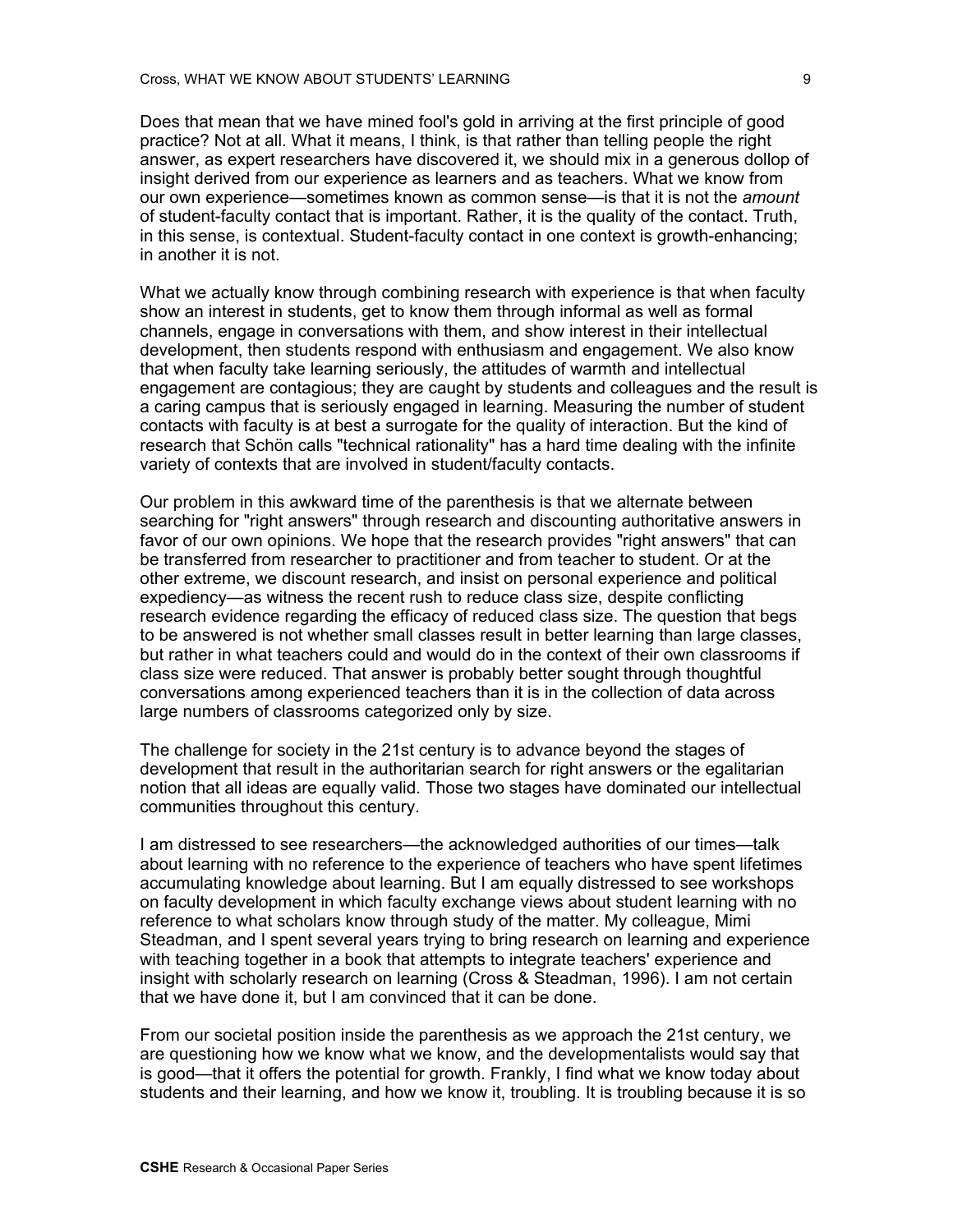heavily dependent on categorizing students into groups—ironically, just as we are developing the technology for customizing education to individual requirements.

Knowledge about individual differences is lost in much of today's educational research. We purport to know about commuters, part-timers, adult learners, ethnic minorities, women, gays, or any other category that can be represented by checking a box on the measuring instrument. Would you know anything useful about my learning if you knew everything in the book about the learning of white, female, senior citizens? Probably not. Indeed, I can assure you that you would be pretty far off the mark if you identified me with any or all of those group indicators. It is what Toni Morrison meant, I think, when she said, "Race is the least reliable information you can have about someone. It's real information, but it tells you next to nothing" (*Time*, January 19, 1998, p. 67).

Ben Bloom (1980) has called the popular demographic descriptors of today "unalterable variables" because, as educators, we can do nothing to change them. Unfortunately, demographic descriptors predominate in the educational research of our times because barriers to equality lie in discrimination based on unalterable variables. Certainly we must continue to investigate the powerful impact of sociological variables on learning most especially on the *opportunity* for learning—but we must also be constantly aware that there are almost always greater differences within demographic groups than between them. The difference between the height of the shortest and tallest 14 year olds is far greater than the difference between the average height of 14 year olds and 16 year olds—even though that difference is consistently and statistically significant. Stereotyping 14 year olds as "short" does nothing to advance our knowledge about them.

A heavy dependence on group variables is defensible, I guess, when applied to the old school structures that were designed in times of assembly-line production. The greatest good for the greatest number is a reasonable approach if the task is to march the group through a standard set of learning procedures in a set period of time. But the efficiency of the assembly line approach depends on a normal curve that has a high hump in the middle—that is to say, most people cluster in the middle around a fairly small range of difference. With the growing diversity of our student populations, that nice normal curve flattens out, so that there are not very many "average" students anymore—and especially not in open-admissions colleges which span the full spectrum of human abilities and human conditions. The problem for us in this time of the parenthesis is that our educational structures are solidly anchored in assembly line procedures, while in our future lies the potential for customization and individualization.

A second problem with our heavy dependence on demographic descriptors lies in the growing difficulty of finding that nice neat box on the survey form that places the student firmly and correctly in the appropriate group. The so-called Tiger Woods syndrome applies to racial descriptors, but with participation in lifelong learning related more to lifestyle than to age, and with career options being more dependent on personal interest than on gender, group descriptors tell us less and less.

But the third and perhaps most serious barrier to taking learning seriously lies in our failure to take individual differences seriously. Studies of individual differences have almost disappeared from the research scene. It is almost as though there is something a bit unsavory—or at least undemocratic—about individual differences. But learning is about individuals, and improving learning is about understanding what goes on in the mind of the learner.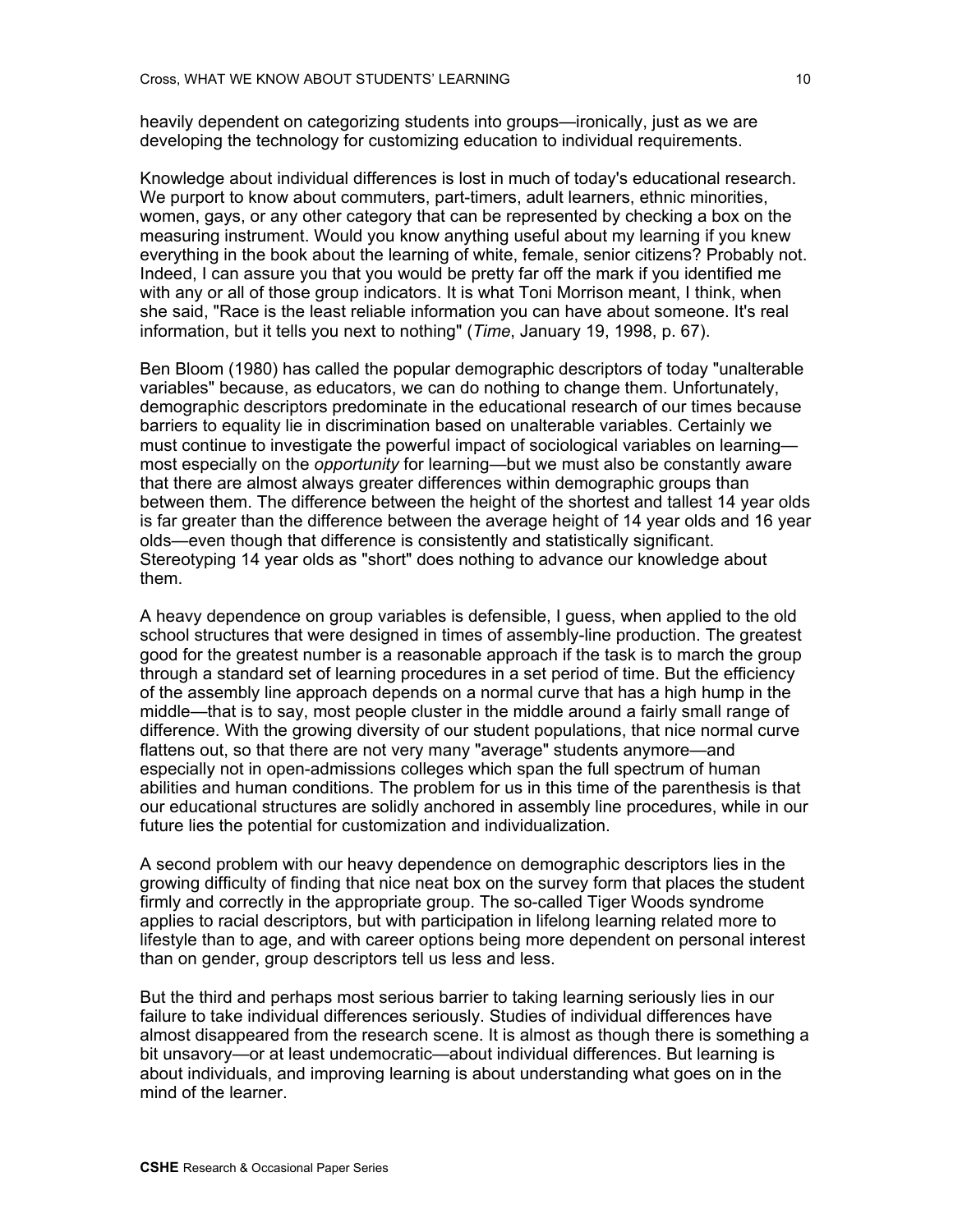Let me illustrate with a story. Once upon a time, a young boy was given a beautiful old clock by his grandfather. He was thrilled with the clock, but it quit running after 8 days. Eager to know what was wrong with his clock, he took it to the researchers at the university. The boy thought maybe they would open up the clock to examine the running mechanism, but the researchers said that findings based on study of a single clock would not be generalizable. So they embarked upon a research project.

First they collected a sample of 100 clocks, including clocks of different sizes, colors, and country of manufacture. They then measured very precisely, to the minute, how long the clocks in each group ran. Upon analyzing their results, they found that while there did not seem to be a statistically significant difference in the running time of clocks of different colors, they did find that small clocks tended to run longer than large clocks, and they found one very exciting relationship. Controlling for color and size, they found that clocks made in Japan tended to run, on average, significantly longer than those made in Switzerland.

Unbeknownst to them—because they didn't open up the clocks to investigate variables, such as quartz mechanisms and pendulums, that were relevant to how clocks ran— Switzerland continued to make some 8-day pendulum clocks whereas clocks from Japan were almost all quartz clocks, supplied with energizer batteries that just kept going and going and going.

The researchers could assure the boy that if he bought a sufficiently large number of clocks from Japan, there was a better chance that he would get a long-running clock than if he bought the same number from Switzerland. Unfortunately, they could not tell him why clocks from Japan tended to run longer, nor which clocks to buy, nor could they tell him what to do to get his own clock running.

The moral of my story is that if you want to know how students learn, find out what makes them tick. Looking carefully at how even one student learns is often quite revealing, and most of us have an opportunity to observe a wide variety of learners in the act of learning. Moreover, the students that we observe are *our* students in the process of learning *our* discipline; they are the most relevant sample of learners that we could imagine. The problem is that we have not trained ourselves to take learning seriously. Every student who writes a paper, takes a test, asks a question, participates in a student activity as leader or follower, or who comes to our office hours for conversation or help, has a lesson to teach us about how students learn.

Although I may appear to have been critical of educational research this morning, I want to assure you that I think research is important to taking learning seriously. In criticizing what I see as our over dependence on correlational and experimental research that leans heavily on group variables, I do not mean to suggest that research on learning is at a standstill. Indeed, the new research on neural networks of the brain, meta-cognition, motivation, and the like provide, even at these early stages of development, glimpses of a future rich with promise. That research, however, is going to require, of all of us, a deeper level of understanding than the research of the past. Research should become the working partner of both our own experience with learning and focused conversations about learning with our colleagues. If we are to take learning seriously, we will need to know what to look for (through research), to observe ourselves in the act of lifelong learning (self-reflection), and to be much more sensitively aware of the learning of the students that we see before us everyday.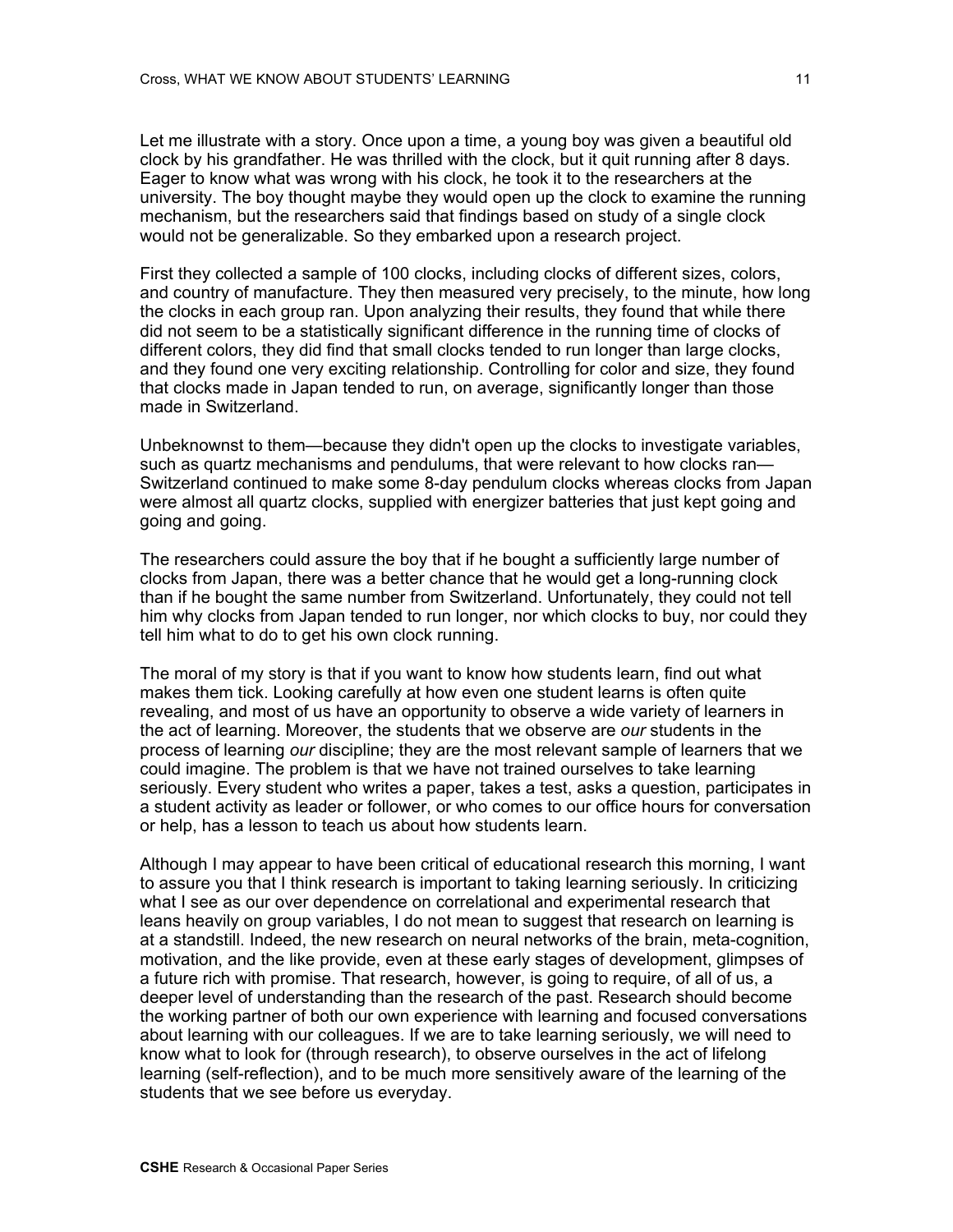At present, I think we are prone to consider research findings as the *conclusion* of our investigations into learning. We might do better to think of them as the *start* of our investigations. For example, rather than assuming that the message of the first principle of the Seven Principles is that we should develop programs to increase student-faculty contact, we might use that research finding as a starting point for discussion about what it is about student-faculty contact that promotes learning. What role has it played in our own experience and why? What, exactly, is it about student-faculty contact that seems to enhance learning? Is it the nature of the individual conversations or is it the affective feeling of belonging to a learning community? Is it the particular help on a sticking point that shows a student how to learn, or is it the fact that the teacher shows interest—or both? I don't think that researchers know the answers to these questions, and the answers are important if we are to take learning seriously.

But perhaps the most powerful advantage of using research findings to *start* the conversations about learning is that it is a way to involve faculty and administrators in actively learning about learning. It is one way to push beyond the surface learning that is involved in knowing the slogan, "Good practice encourages student-faculty contact," to the deeper understanding that lies behind the research. People can comply with a new student-faculty contact initiative without fully comprehending that it is their own understanding of why they are engaging in the activity that will determine how well it works. Attending student-faculty get-togethers is one thing; understanding why they work to create a learning community is another, and working actively to assure success is still another.

If I could leave but one message with you today, it would be that if higher education is to take learning seriously, then each one of us, in whatever role we occupy, must take learning seriously.

## **REFERENCES**

- Barr, R. B., & Tagg, J. (1995). From Teaching to Learning: A New Paradigm for Undergraduate Education. *Change*, November/December, 13-25.
- Belenky, M. F., Clinchy, B.M., Goldberger, N.R., & Tarule, J.M. (1986). *Women's Ways of Knowing: The Development of Self, Voice, and Mind*. New York: Basic Books.
- Bloom, B. (1980). The New Direction in Educational Research: Alterable Variables. *Phi Delta Kappan* (February), 382-385.
- Bruffee, K. A. (1995). *Collaborative Learning: Higher Education, Interdependence, and the Authority of Knowledge*. Baltimore, MD: The Johns Hopkins University Press.
- Chickering, A. W., & Gamson, Z. F. (1987). Seven Principles for Good Practice in Undergraduate Education. *The Wingspread Journal*, 9(2). See also AAHE Bulletin, March, 1987.
- Clinchy, B. (1990). Issues of Gender in Teaching and Learning. *Journal on Excellence in College Teaching*, 1. Reprinted in Feldman, K.A., & Paulsen, M.B. (Eds.). (1994). *Teaching and Learning in the College Classroom*. ASHE Reader Series. Needham Heights, MA: Ginn.